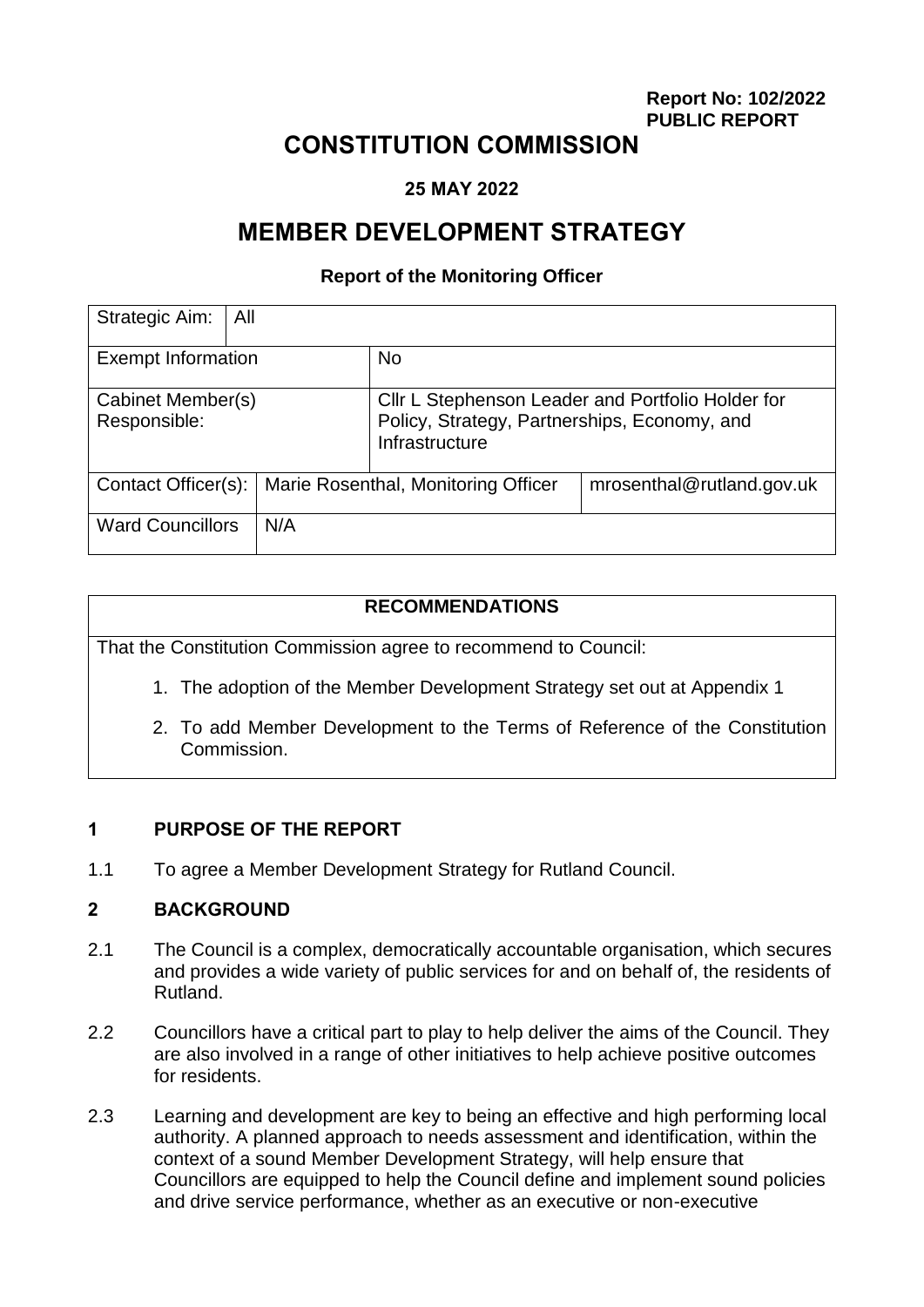Member.

# **3 A MEMBER DEVELOPMENT STRATEGY FOR RUTLAND COUNCIL**

- 3.1 An all-member survey was conducted during November 2021 to seek councillors' views on member development and has been used to inform the Strategy and Training Plan for 2022/3 set out at Appendix 1.
- 3.2 The Local Government Association encourage, and support continued professional development for councillors. They have published a Member Development Charter that provides councils with a robust framework as a guide and benchmark to follow. The Charter sets out three essential criteria designed to help councils build their elected member capacity which have been used to shape this Strategy. These are:
	- There is a clear commitment to councillor development and support
	- The council has a strategic approach to councillor development
	- Learning and development are effective in building councillor capacity.
- 3.3 The following strategic priorities for the period 2022-23 are proposed:
	- Developing the leadership capabilities of Councillors to ensure continuity and clarity of direction for the community and the organisation.
	- Recognising the all-out elections in 2023
	- Ensuring that Members understand the nature of the integrated arrangements with NHS Clinical Commissioning group for adult and health services across Rutland.
	- Recognising the impact of Covid-19 to the running of the council and on the health and wellbeing of Rutland residents.
	- Supports the successful delivery of the Rutland Corporate Strategy and the role councillors will play in extending community voice and resident engagement
	- Implementing a training programme which:
	- (i) is based on a set of core requirements applicable to all Members requirements tailored to Councillors undertaking specific roles and, also addressing requirements identified by Councillors themselves
	- (ii) is based on an agreed set of role descriptions for specific roles e.g., committee chair, cabinet member etc.
	- (iii) includes high quality induction arrangements for new councillors
	- (iv) recognises the demands created by having to operate in a post covid19 environment which relies on remote communication, remote working and limited opportunities to meet face to face
	- (v) ensure equality of access to learning and development opportunities.